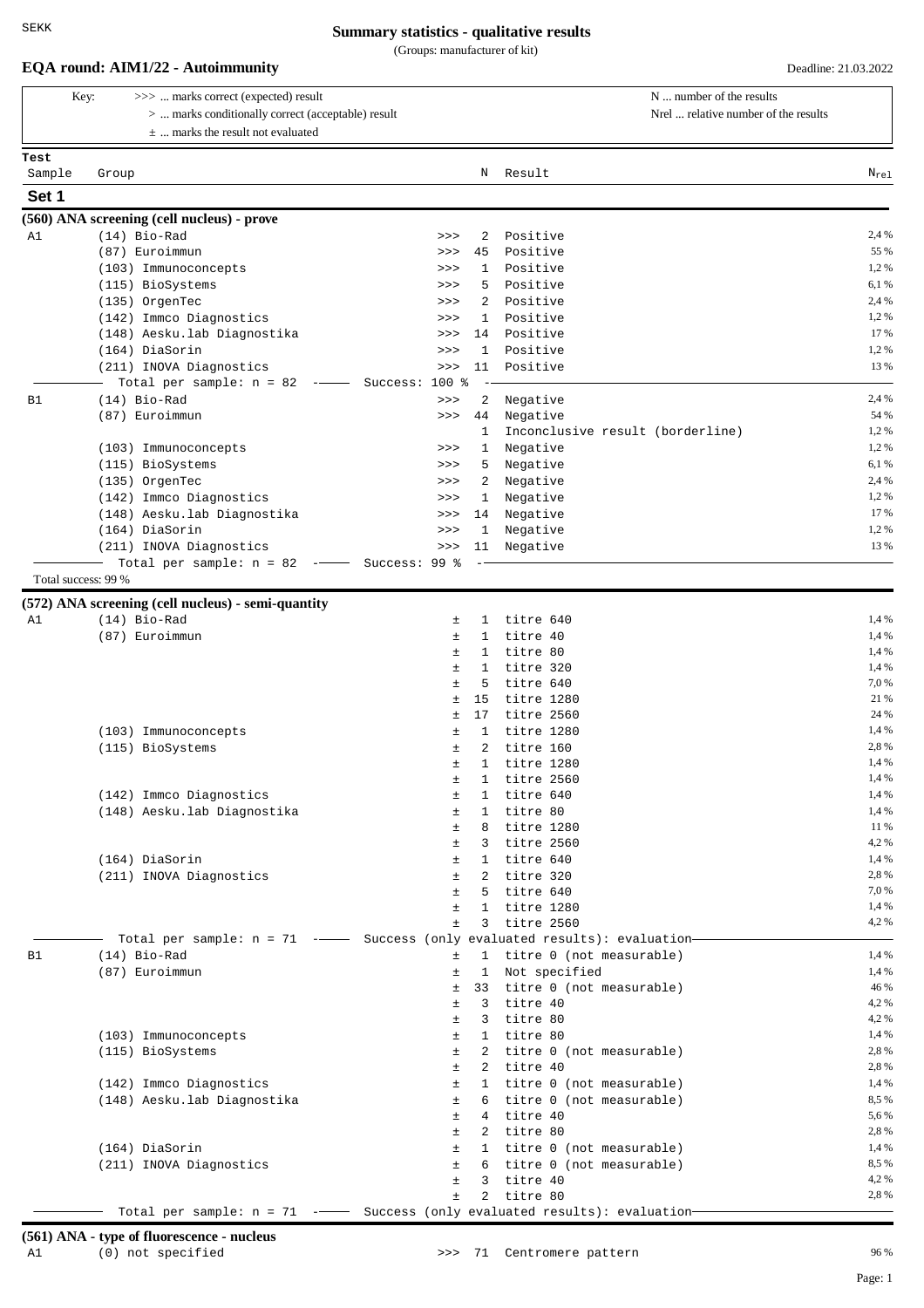(Groups: manufacturer of kit)

**EQA round: AIM1/22 - Autoimmunity** Deadline: 21.03.2022

| Test                |                                                                            |                |                   |                                                                                      |                  |
|---------------------|----------------------------------------------------------------------------|----------------|-------------------|--------------------------------------------------------------------------------------|------------------|
| Sample              | Group                                                                      |                | N                 | Result                                                                               | $N_{\text{rel}}$ |
| A1                  | (0) not specified                                                          |                | 2                 | Centromere pattern; No fluorescence<br>1 Centromere pattern; Midbody pattern (MSA-2) | 2,7 %<br>1,4 %   |
|                     | Total per sample: $n = 74$ --- Success: 96 %                               |                |                   |                                                                                      |                  |
| B1                  | (0) not specified                                                          | >>             |                   | 2 Not specified<br>72 No fluorescence                                                | 2,7 %<br>97 %    |
|                     | Total per sample: $n = 74$ -- Success: 97 %                                |                |                   |                                                                                      |                  |
| Total success: 93 % |                                                                            |                |                   |                                                                                      |                  |
|                     | (563) ANA screening (cytoplasma) - prove                                   |                |                   |                                                                                      |                  |
| A1                  | $(14)$ Bio-Rad                                                             | >>             | 1                 | Negative                                                                             | 1,4 %            |
|                     | (87) Euroimmun                                                             | >>             | 40                | Negative<br>Positive                                                                 | 55 %<br>1,4 %    |
|                     | (103) Immunoconcepts                                                       | >>             | 1<br>1            | Negative                                                                             | 1,4 %            |
|                     | (115) BioSystems                                                           | >>             | 5                 | Negative                                                                             | 6,8%             |
|                     | (142) Immco Diagnostics                                                    | >>             | $\mathbf{1}$      | Negative                                                                             | 1,4 %            |
|                     | (148) Aesku.lab Diagnostika                                                | >>             | 11                | Negative                                                                             | 15 %             |
|                     |                                                                            |                | 1                 | Positive                                                                             | 1,4 %            |
|                     | (164) DiaSorin                                                             | >>             | 1                 | Negative                                                                             | 1,4 %            |
|                     | (211) INOVA Diagnostics                                                    | >>             | 11                | Negative                                                                             | 15 %             |
|                     | Total per sample: $n = 73$ -- Success: 97 %                                |                |                   |                                                                                      |                  |
| <b>B1</b>           | $(14)$ Bio-Rad                                                             | >>             | 1                 | Negative                                                                             | 1,4 %            |
|                     | (87) Euroimmun                                                             | >>             | 40<br>1           | Negative                                                                             | 55 %<br>1,4 %    |
|                     | (103) Immunoconcepts                                                       | >>             |                   | Inconclusive result (borderline)<br>1 Negative                                       | 1,4 %            |
|                     | (115) BioSystems                                                           | >>             |                   | 5 Negative                                                                           | 6,8%             |
|                     | (142) Immco Diagnostics                                                    | >>             |                   | 1 Negative                                                                           | 1,4 %            |
|                     | (148) Aesku.lab Diagnostika                                                | >>>            | 12                | Negative                                                                             | 16 %             |
|                     | (164) DiaSorin                                                             | >>             | 1                 | Negative                                                                             | 1,4 %            |
|                     | (211) INOVA Diagnostics                                                    | >>             | 11                | Negative                                                                             | 15 %             |
|                     | Total per sample: $n = 73$ -- Success: 99 %                                |                |                   |                                                                                      |                  |
| Total success: 96 % |                                                                            |                |                   |                                                                                      |                  |
|                     | (573) ANA screening (cytoplasma) - semi-quantity                           |                |                   |                                                                                      |                  |
| A1                  | (87) Euroimmun                                                             | ±              | 30                | titre 0 (not measurable)                                                             | 45 %             |
|                     |                                                                            | ±              | 2                 | titre 40                                                                             | 3,0 %            |
|                     |                                                                            | ±              | 4                 | titre 80                                                                             | 6,0 %            |
|                     | (103) Immunoconcepts                                                       | ±<br>±         | 1<br>$\mathbf{1}$ | titre 40<br>titre 80                                                                 | 1,5 %<br>1,5 %   |
|                     | (115) BioSystems                                                           | ±              | 2                 | titre 0 (not measurable)                                                             | 3,0 %            |
|                     |                                                                            | $\pm$          | 2                 | titre 40                                                                             | 3,0 %            |
|                     | (142) Immco Diagnostics                                                    | ±              |                   | titre 0 (not measurable)                                                             | $1,5\ \%$        |
|                     | (148) Aesku.lab Diagnostika                                                | ±              | 7                 | titre 0 (not measurable)                                                             | 10 %             |
|                     |                                                                            | $\pm$          | 3                 | titre 40                                                                             | 4,5 %            |
|                     |                                                                            | Ŧ.             |                   | 2 titre 80                                                                           | 3,0 %            |
|                     | (164) DiaSorin                                                             | ±              |                   | 1 titre 0 (not measurable)                                                           | 1,5 %<br>9,0%    |
|                     | (211) INOVA Diagnostics                                                    | ±<br>$\pm$     | 3                 | 6 titre 0 (not measurable)<br>titre 40                                               | 4,5 %            |
|                     |                                                                            | $\pm$          | $\overline{a}$    | titre 80                                                                             | 3,0 %            |
|                     | Total per sample: n = 67 -- Success (only evaluated results): evaluation-  |                |                   |                                                                                      |                  |
| в1                  | (87) Euroimmun                                                             | $\pm$          | 31                | titre 0 (not measurable)                                                             | 46 %             |
|                     |                                                                            | Ŧ              | 2                 | titre 40                                                                             | 3,0 %            |
|                     |                                                                            | ±              | 3                 | titre 80                                                                             | 4,5 %            |
|                     | (103) Immunoconcepts                                                       | ±              |                   | 1 titre 40                                                                           | 1,5 %            |
|                     |                                                                            | $\pm$          |                   | 1 titre 80                                                                           | 1,5 %<br>3,0 %   |
|                     | (115) BioSystems                                                           | $\pm$<br>$\pm$ |                   | 2 titre 0 (not measurable)<br>2 titre 40                                             | 3,0 %            |
|                     | (142) Immco Diagnostics                                                    | $\pm$          |                   | 1 titre 0 (not measurable)                                                           | 1,5 %            |
|                     | (148) Aesku.lab Diagnostika                                                | $\pm$          |                   | 6 titre 0 (not measurable)                                                           | 9,0 %            |
|                     |                                                                            | $\pm$          |                   | 4 titre 40                                                                           | 6,0 %            |
|                     |                                                                            | ±              |                   | 2 titre 80                                                                           | 3,0 %            |
|                     | (164) DiaSorin                                                             | ±              |                   | 1 titre 0 (not measurable)                                                           | 1,5 %            |
|                     | (211) INOVA Diagnostics                                                    | ±              |                   | 6 titre 0 (not measurable)                                                           | 9,0%             |
|                     |                                                                            | $\pm$          |                   | 3 titre 40                                                                           | 4,5 %<br>3,0%    |
|                     | Total per sample: $n = 67$ - Success (only evaluated results): evaluation- | $\pm$          |                   | 2 titre 80                                                                           |                  |
|                     |                                                                            |                |                   |                                                                                      |                  |
|                     | (564) ANA - type of fluorescence - cytoplasma                              |                |                   |                                                                                      |                  |
| A1                  | (0) not specified                                                          |                |                   | >>> 68 No fluorescence<br>1 Fine speckled cytoplasmic pattern                        | 97 %<br>1,4 %    |
|                     |                                                                            |                |                   | 1 Unknown type of fluorescence                                                       | 1,4 %            |
|                     | Total per sample: $n = 70$ -- Success: 97 %                                |                |                   |                                                                                      |                  |
|                     |                                                                            |                |                   |                                                                                      | Page: 2          |
|                     |                                                                            |                |                   |                                                                                      |                  |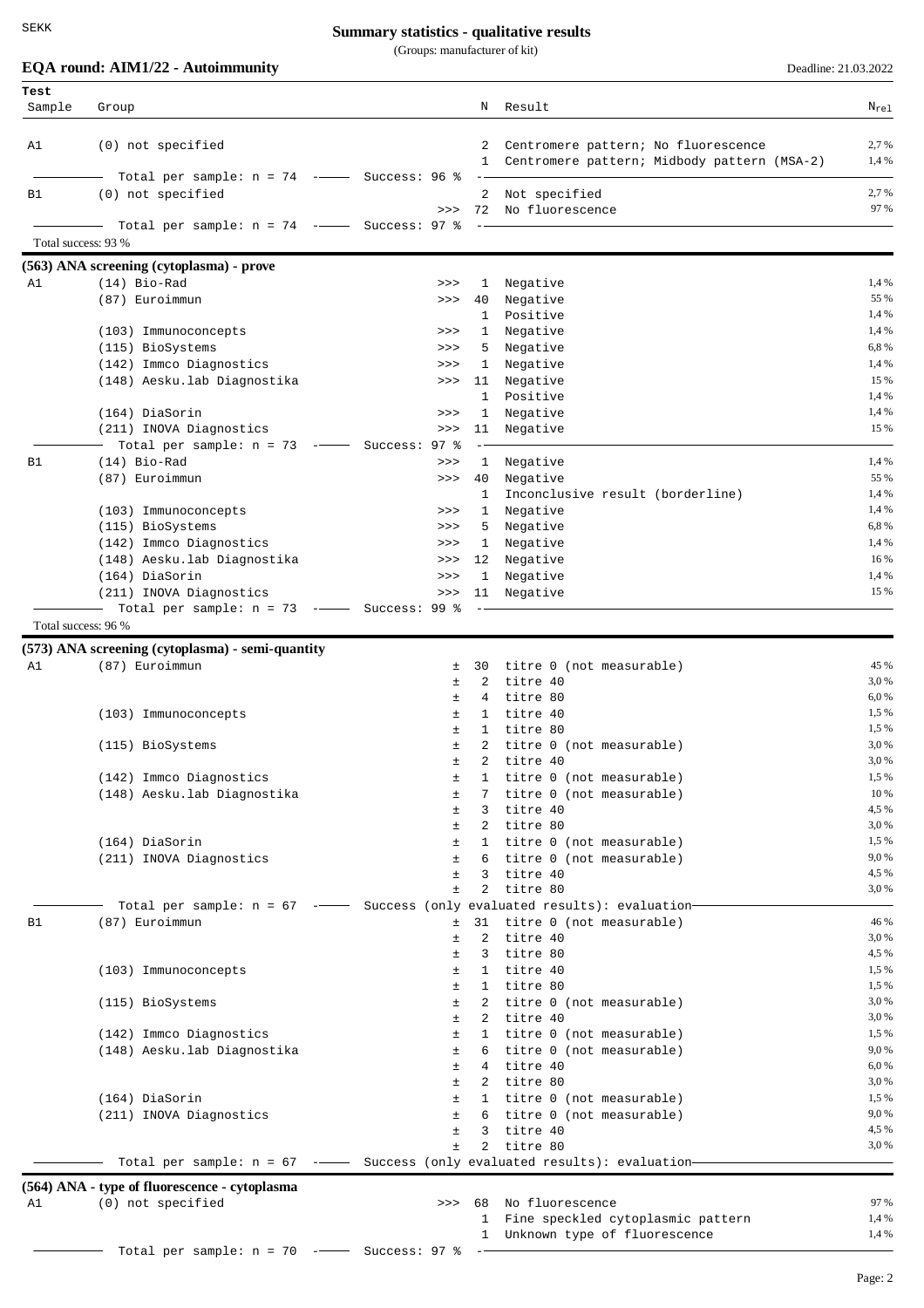| SEKK                |                                                                           | <b>Summary statistics - qualitative results</b> |                   |                                                    |                      |
|---------------------|---------------------------------------------------------------------------|-------------------------------------------------|-------------------|----------------------------------------------------|----------------------|
|                     |                                                                           | (Groups: manufacturer of kit)                   |                   |                                                    |                      |
|                     | EQA round: AIM1/22 - Autoimmunity                                         |                                                 |                   |                                                    | Deadline: 21.03.2022 |
| Test<br>Sample      | Group                                                                     |                                                 | Ν                 | Result                                             | $N_{\rm rel}$        |
|                     |                                                                           |                                                 |                   |                                                    |                      |
| в1                  | (0) not specified                                                         | >>                                              | 69                | No fluorescence<br>1 Diffusion cytoplasmic picture | 99 %<br>1,4 %        |
|                     | Total per sample: $n = 70$ -- Success: 99 %                               |                                                 | $ -$              |                                                    |                      |
| Total success: 96 % |                                                                           |                                                 |                   |                                                    |                      |
| Set 2               |                                                                           |                                                 |                   |                                                    |                      |
|                     | (565) ANCA imunofluorescence - prove                                      |                                                 |                   |                                                    |                      |
| A <sub>2</sub>      | (87) Euroimmun                                                            | >>                                              | 41                | Positive                                           | 64 %                 |
|                     | (115) BioSystems                                                          | >>                                              | 3                 | Positive                                           | 4,7 %                |
|                     | $(140)$ Test-Line                                                         | >>                                              |                   | 1 Positive                                         | 1,6 %                |
|                     | (142) Immco Diagnostics                                                   | >>                                              | $\mathbf{1}$      | Positive                                           | 1,6 %                |
|                     | (148) Aesku.lab Diagnostika                                               | >>                                              | 4                 | Positive                                           | 6,3%                 |
|                     | (211) INOVA Diagnostics                                                   | >>                                              | 14                | Positive                                           | 22 %                 |
|                     | Total per sample: $n = 64$ -- Success: 100 %                              |                                                 |                   |                                                    | 64 %                 |
| B2                  | (87) Euroimmun<br>(115) BioSystems                                        | >><br>>>                                        | 41<br>3           | Negative<br>Negative                               | 4,7 %                |
|                     | (140) Test-Line                                                           | >>                                              | 1                 | Negative                                           | 1,6 %                |
|                     | (142) Immco Diagnostics                                                   | >>                                              | 1                 | Negative                                           | 1,6 %                |
|                     | (148) Aesku.lab Diagnostika                                               | >>                                              | 4                 | Negative                                           | 6,3%                 |
|                     | (211) INOVA Diagnostics                                                   | >>                                              | 14                | Negative                                           | 22 %                 |
|                     | Total per sample: $n = 64$ -- Success: 100 %                              |                                                 |                   |                                                    |                      |
|                     | Total success: 100 %                                                      |                                                 |                   |                                                    |                      |
|                     | (574) ANCA IF (ethanol) - semi-quantity                                   |                                                 |                   |                                                    |                      |
| A2                  | (0) not specified                                                         | ±.                                              | 1                 | titre 20                                           | 1,9 %                |
|                     | (87) Euroimmun                                                            | $\pm$                                           | 3                 | titre 20                                           | 5,7 %                |
|                     |                                                                           | $\pm$                                           | 5                 | titre 80                                           | 9,4 %                |
|                     |                                                                           | 土                                               | 12                | titre 160                                          | 23 %                 |
|                     |                                                                           | 土<br>土                                          | 8<br>4            | titre 320<br>titre 640                             | 15 %<br>7,5 %        |
|                     |                                                                           | Ŧ.                                              | 1                 | titre 1280                                         | 1,9 %                |
|                     | (115) BioSystems                                                          | Ŧ.                                              | 2                 | titre 320                                          | 3,8%                 |
|                     | (142) Immco Diagnostics                                                   | 土                                               | 1                 | titre 160                                          | 1,9 %                |
|                     | (148) Aesku.lab Diagnostika                                               | $\pm$                                           | 1                 | titre 320                                          | 1,9 %                |
|                     |                                                                           | Ŧ.                                              | $\mathbf{1}$      | titre 640                                          | 1,9 %                |
|                     | (211) INOVA Diagnostics                                                   | $\pm$                                           | 2                 | titre 80                                           | 3,8%                 |
|                     |                                                                           | $+$                                             |                   | 4 titre 160                                        | 7,5 %<br>5,7 %       |
|                     |                                                                           | 土<br>$\pm$                                      | 3<br>5            | titre 320<br>titre 640                             | 9,4 %                |
|                     | Total per sample: n = 53 -- Success (only evaluated results): evaluation- |                                                 |                   |                                                    |                      |
| B2                  | (0) not specified                                                         | Ŧ.                                              | $\mathbf{1}$      | titre 20                                           | 1,9%                 |
|                     | (87) Euroimmun                                                            | $\pm$                                           | 29                | titre 0 (not measurable)                           | 55 %                 |
|                     |                                                                           | $\pm$                                           |                   | 4 titre 20                                         | 7,5 %                |
|                     | (115) BioSystems                                                          | $\pm$                                           |                   | 2 titre 0 (not measurable)                         | 3,8%                 |
|                     | (142) Immco Diagnostics                                                   | ±                                               |                   | 1 titre 0 (not measurable)                         | 1,9 %                |
|                     | (148) Aesku.lab Diagnostika                                               | $\pm$                                           |                   | 2 titre 0 (not measurable)                         | 3,8%                 |
|                     | (211) INOVA Diagnostics                                                   | $\pm$<br>$\pm$                                  | 7<br>7            | titre 0 (not measurable)<br>titre 20               | 13 %<br>13 %         |
|                     | Total per sample: n = 53 -- Success (only evaluated results): evaluation- |                                                 |                   |                                                    |                      |
|                     |                                                                           |                                                 |                   |                                                    |                      |
|                     | (578) ANCA IF (formalin) - semi-quantity                                  |                                                 |                   |                                                    | 2,0 %                |
| A2                  | (87) Euroimmun                                                            | ±.<br>$\pm$                                     | 1<br>$\mathbf{3}$ | Not specified<br>titre 20                          | 5,9 %                |
|                     |                                                                           | $\pm$                                           | 2                 | titre 80                                           | 3,9 %                |
|                     |                                                                           | Ŧ.                                              | 7                 | titre 160                                          | 14 %                 |
|                     |                                                                           | Ŧ.                                              | 14                | titre 320                                          | 27 %                 |
|                     |                                                                           | 土                                               | 4                 | titre 640                                          | 7,8%                 |
|                     |                                                                           | Ŧ.                                              | 2                 | titre 1280                                         | 3,9%                 |
|                     | (115) BioSystems                                                          | Ŧ.                                              |                   | 1 titre 320                                        | 2,0 %                |
|                     |                                                                           | Ŧ.                                              | 1                 | titre 640                                          | 2,0%<br>2,0 %        |
|                     | (142) Immco Diagnostics                                                   | ±<br>Ŧ.                                         | 1                 | titre 80<br>titre 160                              | 3,9%                 |
|                     |                                                                           | $\pm$                                           | 2                 | titre 320                                          | 3,9%                 |
|                     | (148) Aesku.lab Diagnostika                                               | Ŧ.                                              | $\mathbf{1}$      | titre 320                                          | 2,0 %                |
|                     | (211) INOVA Diagnostics                                                   | $\pm$                                           | 2                 | titre 160                                          | 3,9%                 |
|                     |                                                                           | $\pm$                                           | 5                 | titre 320                                          | 9,8%                 |
|                     |                                                                           | $\pm$                                           | 3                 | titre 640                                          | 5,9%                 |
|                     | Total per sample: n = 51 -- Success (only evaluated results): evaluation- |                                                 |                   |                                                    |                      |
| <b>B2</b>           | (87) Euroimmun                                                            |                                                 |                   | ± 29 titre 0 (not measurable)                      | 57 %                 |

(115) BioSystems ± 2 titre 0 (not measurable) 3,9 %

± 4 titre 20 7,8 %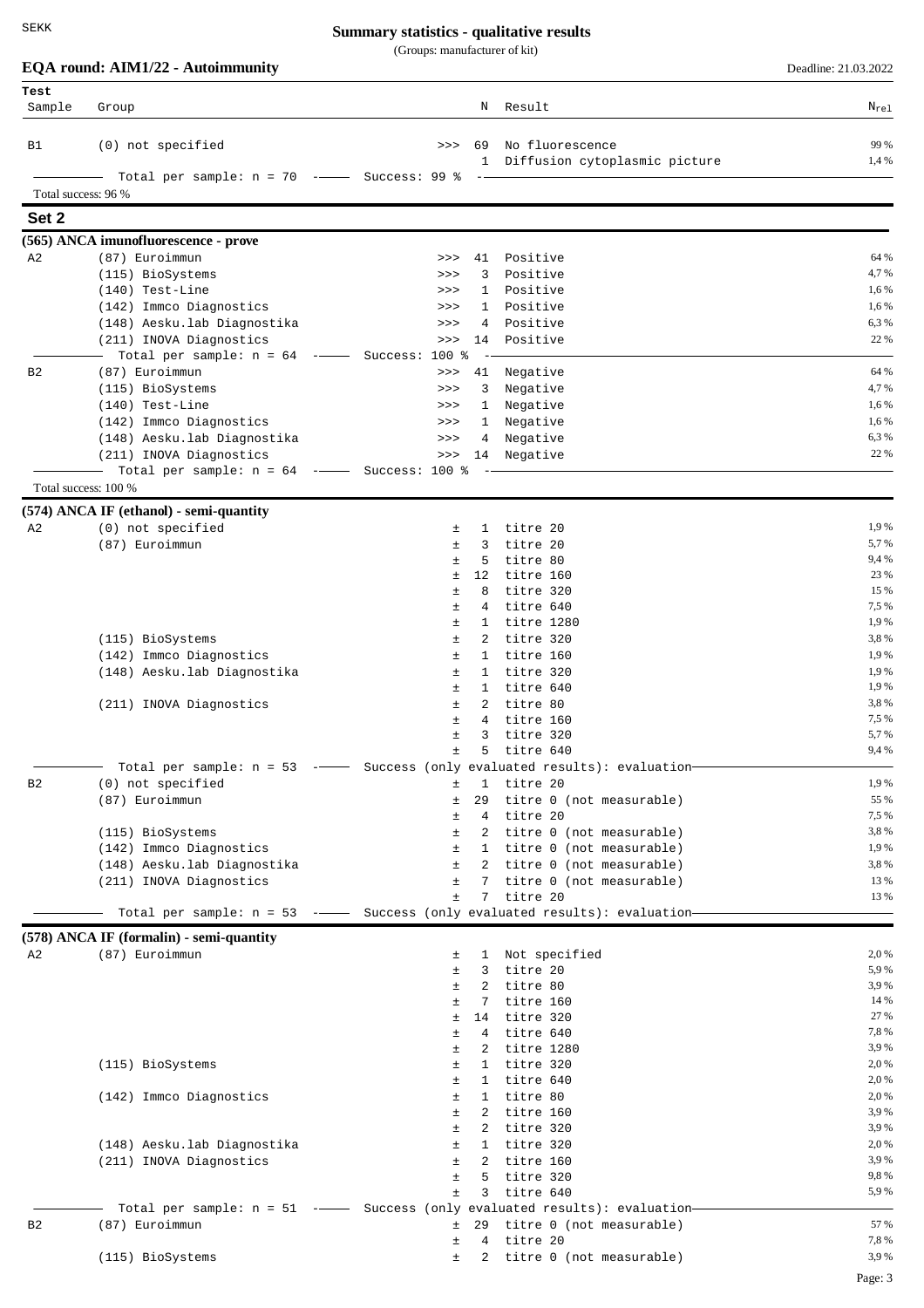(Groups: manufacturer of kit)

|                | EQA round: AIM1/22 - Autoimmunity                                                                     |                                                |                              |                                        | Deadline: 21.03.2022 |
|----------------|-------------------------------------------------------------------------------------------------------|------------------------------------------------|------------------------------|----------------------------------------|----------------------|
| Test<br>Sample | Group                                                                                                 |                                                | N                            | Result                                 | $\rm N_{\rm rel}$    |
|                |                                                                                                       |                                                |                              |                                        |                      |
| В2             | (142) Immco Diagnostics                                                                               | ±                                              | $\mathbf{1}$                 | titre 0 (not measurable)               | 2,0 %<br>7,8%        |
|                | (148) Aesku.lab Diagnostika                                                                           | Ŧ.<br>Ŧ.                                       | 4                            | titre 20<br>1 titre 0 (not measurable) | 2,0 %                |
|                | (211) INOVA Diagnostics                                                                               | $\pm$                                          | 7                            | titre 0 (not measurable)               | 14 %                 |
|                |                                                                                                       | $\pm$                                          | 3                            | titre 20                               | 5,9%                 |
|                | Total per sample: $n = 51$ - $\overline{\phantom{nnn}}$ Success (only evaluated results): evaluation- |                                                |                              |                                        |                      |
|                | (566) ANCA - type of fluorescence                                                                     |                                                |                              |                                        |                      |
| A2             | (0) not specified<br>Total per sample: $n = 62$ -- Success: 100 %                                     | >>                                             |                              | 62 Cytoplasmic granular fluorescence   | 100 %                |
| в2             | (0) not specified                                                                                     | >>                                             |                              | 62 No fluorescence                     | 100 %                |
|                | Total per sample: $n = 62$ -- Success: 100 %                                                          |                                                |                              |                                        |                      |
|                | Total success: 100 %                                                                                  |                                                |                              |                                        |                      |
|                | (569) anti-myeloperoxidase                                                                            |                                                |                              |                                        |                      |
| A2             | (2) GA Generic Assays                                                                                 | >>                                             |                              | 1 Negative                             | 1,4 %                |
|                | $(14)$ Bio-Rad                                                                                        | >>                                             | $\mathbf{1}$                 | Negative                               | 1,4 %                |
|                | (49) BioVendor                                                                                        | >>                                             | $\mathbf{1}$                 | Negative                               | 1,4 %                |
|                | (87) Euroimmun                                                                                        | >>                                             | 23                           | Negative                               | 32 %                 |
|                | (135) OrgenTec                                                                                        | >>                                             | 22                           | Negative                               | 30 %                 |
|                | (139) BL Diagnostics                                                                                  | >>                                             | $\mathbf{1}$                 | Negative                               | 1,4 %                |
|                | $(140)$ Test-Line                                                                                     | >>                                             | $\mathbf{1}$                 | Negative                               | 1,4 %                |
|                | (148) Aesku.lab Diagnostika                                                                           | >>                                             | 4                            | Negative                               | 5,5 %                |
|                | (166) Thermo Fisher                                                                                   | >>                                             | 7                            | Negative                               | 9,6%                 |
|                | (183) Immunodiagnostic Systems                                                                        | >>>                                            | $\mathbf{1}$                 | Negative                               | 1,4 %<br>12 %        |
|                | (211) INOVA Diagnostics<br>(999) another manufacturer                                                 | >>                                             | 9                            | Negative<br>Negative                   | 2,7 %                |
|                | Total per sample: $n = 73$                                                                            | >>><br>$\overline{\phantom{0}}$ Success: 100 % | 2                            |                                        |                      |
| B2             | (2) GA Generic Assays                                                                                 | >>                                             | $\mathbf{1}$                 | Negative                               | 1,4 %                |
|                | $(14)$ Bio-Rad                                                                                        | >>                                             | $\mathbf{1}$                 | Negative                               | 1,4 %                |
|                | (49) BioVendor                                                                                        | >>>                                            | 1                            | Negative                               | 1,4 %                |
|                | (87) Euroimmun                                                                                        | >>>                                            | 23                           | Negative                               | 32 %                 |
|                | (135) OrgenTec                                                                                        | >>>                                            | 22                           | Negative                               | 30 %                 |
|                | (139) BL Diagnostics                                                                                  | >>>                                            | $\mathbf{1}$                 | Negative                               | 1,4 %                |
|                | $(140)$ Test-Line                                                                                     | >>>                                            | $\mathbf{1}$                 | Negative                               | 1,4 %                |
|                | (148) Aesku.lab Diagnostika                                                                           | >>>                                            | 4                            | Negative                               | 5,5 %                |
|                | (166) Thermo Fisher                                                                                   | >>                                             | 7                            | Negative                               | 9,6%                 |
|                | (183) Immunodiagnostic Systems                                                                        | >>                                             | $\mathbf{1}$                 | Negative                               | 1,4 %                |
|                | (211) INOVA Diagnostics                                                                               | >>                                             | 9                            | Negative                               | 12 %                 |
|                | (999) another manufacturer                                                                            | >>                                             | 2                            | Negative                               | 2,7 %                |
|                | Total per sample: $n = 73$ -- Success: 100 %                                                          |                                                |                              |                                        |                      |
|                | Total success: 100 %                                                                                  |                                                |                              |                                        |                      |
|                | $(570)$ anti-proteinase III                                                                           |                                                |                              |                                        |                      |
| A2             | (2) GA Generic Assays                                                                                 |                                                | $\mathbf{1}$                 | Inconclusive result (borderline)       | 1,4 %                |
|                | $(14)$ Bio-Rad                                                                                        | >>                                             | $\mathbf{1}$                 | Positive                               | 1,4 %                |
|                | (49) BioVendor                                                                                        | >>                                             | $\mathbf{1}$                 | Positive                               | 1,4 %                |
|                | (87) Euroimmun                                                                                        | >>                                             | 23                           | Positive                               | 32 %                 |
|                | (135) OrgenTec                                                                                        |                                                | $\mathbf{1}$                 | Negative                               | 1,4 %                |
|                |                                                                                                       | >>                                             | 21                           | Positive                               | 29 %                 |
|                | (139) BL Diagnostics<br>$(140)$ Test-Line                                                             | >>                                             | $\mathbf{1}$<br>$\mathbf{1}$ | Positive<br>Positive                   | 1,4 %<br>1,4 %       |
|                | (148) Aesku.lab Diagnostika                                                                           | >><br>>>                                       | 4                            | Positive                               | 5,5 %                |
|                | (166) Thermo Fisher                                                                                   | >>                                             | 7                            | Positive                               | 9,6%                 |
|                | (183) Immunodiagnostic Systems                                                                        | >>                                             | $\mathbf{1}$                 | Positive                               | 1,4 %                |
|                | (211) INOVA Diagnostics                                                                               | >>                                             | 9                            | Positive                               | 12 %                 |
|                | (999) another manufacturer                                                                            | >>                                             | 2                            | Positive                               | 2,7 %                |
|                | Total per sample: $n = 73$ -                                                                          | 97%<br>Success:                                |                              |                                        |                      |
| B2             | (2) GA Generic Assays                                                                                 | >>                                             | $\mathbf{1}$                 | Negative                               | 1,4 %                |
|                | $(14)$ Bio-Rad                                                                                        | >>                                             | 1                            | Negative                               | 1,4 %                |
|                | (49) BioVendor                                                                                        | >>                                             | 1                            | Negative                               | 1,4 %                |
|                | (87) Euroimmun                                                                                        | >>                                             | 23                           | Negative                               | 32 %                 |
|                | (135) OrgenTec                                                                                        | >>                                             | 22                           | Negative                               | 30 %                 |
|                | (139) BL Diagnostics                                                                                  | >>                                             | $\mathbf{1}$                 | Negative                               | 1,4 %                |
|                | $(140)$ Test-Line                                                                                     | >>                                             | 1                            | Negative                               | 1,4 %                |
|                | (148) Aesku.lab Diagnostika                                                                           | >>                                             | 4                            | Negative                               | 5,5 %                |
|                | (166) Thermo Fisher                                                                                   | >>                                             | 7                            | Negative                               | 9,6%                 |
|                | (183) Immunodiagnostic Systems                                                                        | >>                                             | 1                            | Negative                               | 1,4 %                |
|                | (211) INOVA Diagnostics                                                                               | >>                                             | 9                            | Negative                               | 12 %                 |
|                | (999) another manufacturer                                                                            | >>                                             | 2                            | Negative                               | 2,7 %                |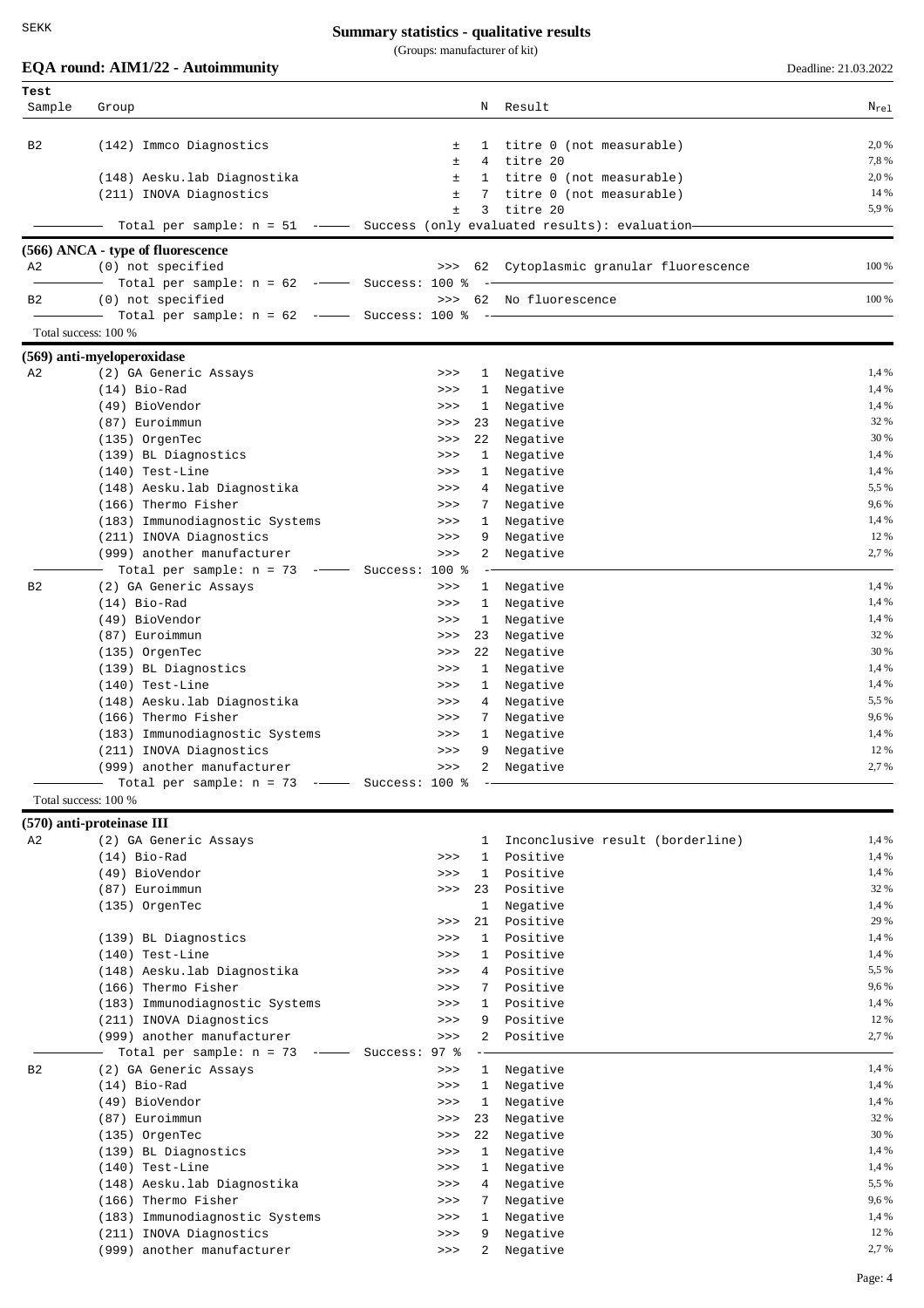(Groups: manufacturer of kit)

## **EQA round: AIM1/22 - Autoimmunity** Deadline: 21.03.2022

| Test<br>Sample      | Group                                                                                |                |                 |                   | N Result             | $\rm N_{\rm rel}$ |
|---------------------|--------------------------------------------------------------------------------------|----------------|-----------------|-------------------|----------------------|-------------------|
|                     | Total per sample: $n = 73$ -                                                         | Success: 100 % |                 |                   |                      |                   |
| Total success: 97 % |                                                                                      |                |                 |                   |                      |                   |
| Set 3               |                                                                                      |                |                 |                   |                      |                   |
|                     | (580) Anti-ENA/SS-A/Ro-60                                                            |                |                 |                   |                      |                   |
| A3                  | $(14)$ Bio-Rad                                                                       |                | >>              | $\mathbf{1}$      | Positive             | 1,3 %             |
|                     | $(32)$ Human                                                                         |                | >>              | 2                 | Positive             | 2,5 %             |
|                     | (87) Euroimmun                                                                       |                | >>              | 38                | Positive             | 48 %              |
|                     | (98) Fujirebio                                                                       |                | >>              | 1                 | Positive             | 1,3 %             |
|                     | (135) OrgenTec                                                                       |                | >>              | 9                 | Positive             | 11 %<br>8,8%      |
|                     | $(140)$ Test-Line<br>(148) Aesku.lab Diagnostika                                     |                | >><br>>>        | 7<br>6            | Positive<br>Positive | 7,5 %             |
|                     | (166) Thermo Fisher                                                                  |                |                 | 1                 | Negative             | 1,3 %             |
|                     |                                                                                      |                | >>              | 4                 | Positive             | 5,0%              |
|                     | (183) Immunodiagnostic Systems                                                       |                | >>              | $\overline{a}$    | Positive             | 2,5 %             |
|                     | (191) D-tek                                                                          |                | >>              | 4                 | Positive             | 5,0%              |
|                     | (211) INOVA Diagnostics                                                              |                | >>              | $\mathbf{1}$      | Positive             | 1,3 %             |
|                     | (999) another manufacturer                                                           |                | >>              | 4                 | Positive             | 5,0%              |
|                     | Total per sample: $n = 80$                                                           | Success:       | 99 <sub>8</sub> |                   |                      |                   |
| B <sub>3</sub>      | $(14)$ Bio-Rad                                                                       |                | >>              | $\mathbf{1}$      | Negative             | 1,3 %             |
|                     | $(32)$ Human                                                                         |                | >>              | 2                 | Negative             | 2,5 %             |
|                     | (87) Euroimmun                                                                       |                | >>              | 38                | Negative             | 48 %              |
|                     | (98) Fujirebio                                                                       |                | >>              | 1                 | Negative             | 1,3 %             |
|                     | (135) OrgenTec                                                                       |                | >>              | 9                 | Negative             | 11 %              |
|                     | $(140)$ Test-Line                                                                    |                | >>              | 7                 | Negative             | 8,8%              |
|                     | (148) Aesku.lab Diagnostika                                                          |                | >>              | 6                 | Negative             | 7,5 %             |
|                     | (166) Thermo Fisher                                                                  |                | >>              | 4                 | Negative             | 5,0 %             |
|                     |                                                                                      |                |                 | 1                 | Positive             | 1,3 %             |
|                     | (183) Immunodiagnostic Systems                                                       |                | >>              | 2                 | Negative             | 2,5 %             |
|                     | (191) D-tek                                                                          |                | >>              | 4                 | Negative             | 5,0%              |
|                     | (211) INOVA Diagnostics                                                              |                | >>              | 1                 | Negative             | 1,3 %<br>5,0%     |
|                     | (999) another manufacturer<br>Total per sample: $n = 80$<br>$\overline{\phantom{a}}$ | Success: 99 %  | >>              | 4                 | Negative             |                   |
| Total success: 99 % |                                                                                      |                |                 |                   |                      |                   |
|                     | (581) Anti-ENA/SS-B/La                                                               |                |                 |                   |                      |                   |
| A <sub>3</sub>      | $(14)$ Bio-Rad                                                                       |                | >>              | $\mathbf{1}$      | Positive             | 1,3 %             |
|                     | $(32)$ Human                                                                         |                | >>              | 2                 | Positive             | 2,5 %             |
|                     | (87) Euroimmun                                                                       |                | >>              | 38                | Positive             | 48 %              |
|                     | (98) Fujirebio                                                                       |                | >>              | 1                 | Positive             | 1,3 %             |
|                     | (135) OrgenTec                                                                       |                | >>              | 9                 | Positive             | 11 %              |
|                     | $(140)$ Test-Line                                                                    |                | >>              | 7                 | Positive             | 8,8%              |
|                     | (148) Aesku. lab Diagnostika                                                         |                | >>              | 5                 | Positive             | 6,3%              |
|                     | (166) Thermo Fisher                                                                  |                | >>              | 6                 | Positive             | 7,5 %             |
|                     | (183) Immunodiagnostic Systems                                                       |                | >>              | 2                 | Positive             | 2,5 %             |
|                     | (191) D-tek                                                                          |                | >>              | 4                 | Positive             | 5,0 %             |
|                     | (211) INOVA Diagnostics                                                              |                | >>              | $\mathbf{1}$      | Positive             | 1,3 %             |
|                     | (999) another manufacturer                                                           |                | >>              | 4                 | Positive             | 5,0 %             |
|                     | Total per sample: $n = 80$<br>$-$                                                    | Success: 100 % |                 |                   |                      |                   |
| B3                  | $(14)$ Bio-Rad                                                                       |                | $>>>$           | $\mathbf{1}$      | Negative             | 1,3 %             |
|                     | $(32)$ Human                                                                         |                | >>              | 2                 | Negative             | 2,5 %             |
|                     | (87) Euroimmun                                                                       |                | >>              | 38                | Negative             | 48 %              |
|                     | (98) Fujirebio                                                                       |                | >>              | $\mathbf{1}$      | Negative             | 1,3 %             |
|                     | (135) OrgenTec                                                                       |                | >>              | 9                 | Negative             | 11 %              |
|                     | $(140)$ Test-Line                                                                    |                | >>              | 7                 | Negative             | 8,8%              |
|                     | (148) Aesku.lab Diagnostika                                                          |                | >>              | 5                 | Negative             | 6,3%              |
|                     | (166) Thermo Fisher                                                                  |                | >>              | 5<br>$\mathbf{1}$ | Negative             | 6,3 %<br>1,3 %    |
|                     | (183) Immunodiagnostic Systems                                                       |                |                 | $\overline{a}$    | Positive             | 2,5 %             |
|                     | (191) D-tek                                                                          |                | >><br>>>        | 4                 | Negative             | 5,0 %             |
|                     | (211) INOVA Diagnostics                                                              |                | >>              | 1                 | Negative<br>Negative | 1,3 %             |
|                     | (999) another manufacturer                                                           |                | >>              | 4                 | Negative             | 5,0 %             |
|                     | Total per sample: $n = 80$ -                                                         | Success: 99 %  |                 |                   |                      |                   |
| Total success: 99 % |                                                                                      |                |                 |                   |                      |                   |
|                     | (582) Anti-ENA/Scl-70                                                                |                |                 |                   |                      |                   |
| A3                  | $(14)$ Bio-Rad                                                                       |                | >>              | $\mathbf{1}$      | Negative             | 1,3 %             |
|                     | $(32)$ Human                                                                         |                | >>              | 2                 | Negative             | 2,5 %             |
|                     | (87) Euroimmun                                                                       |                | >>              | 38                | Negative             | 48 %              |
|                     | (98) Fujirebio                                                                       |                | >>              | 1                 | Negative             | 1,3 %             |
|                     | (135) OrgenTec                                                                       |                | $>>>$           | 8                 | Negative             | 10 %              |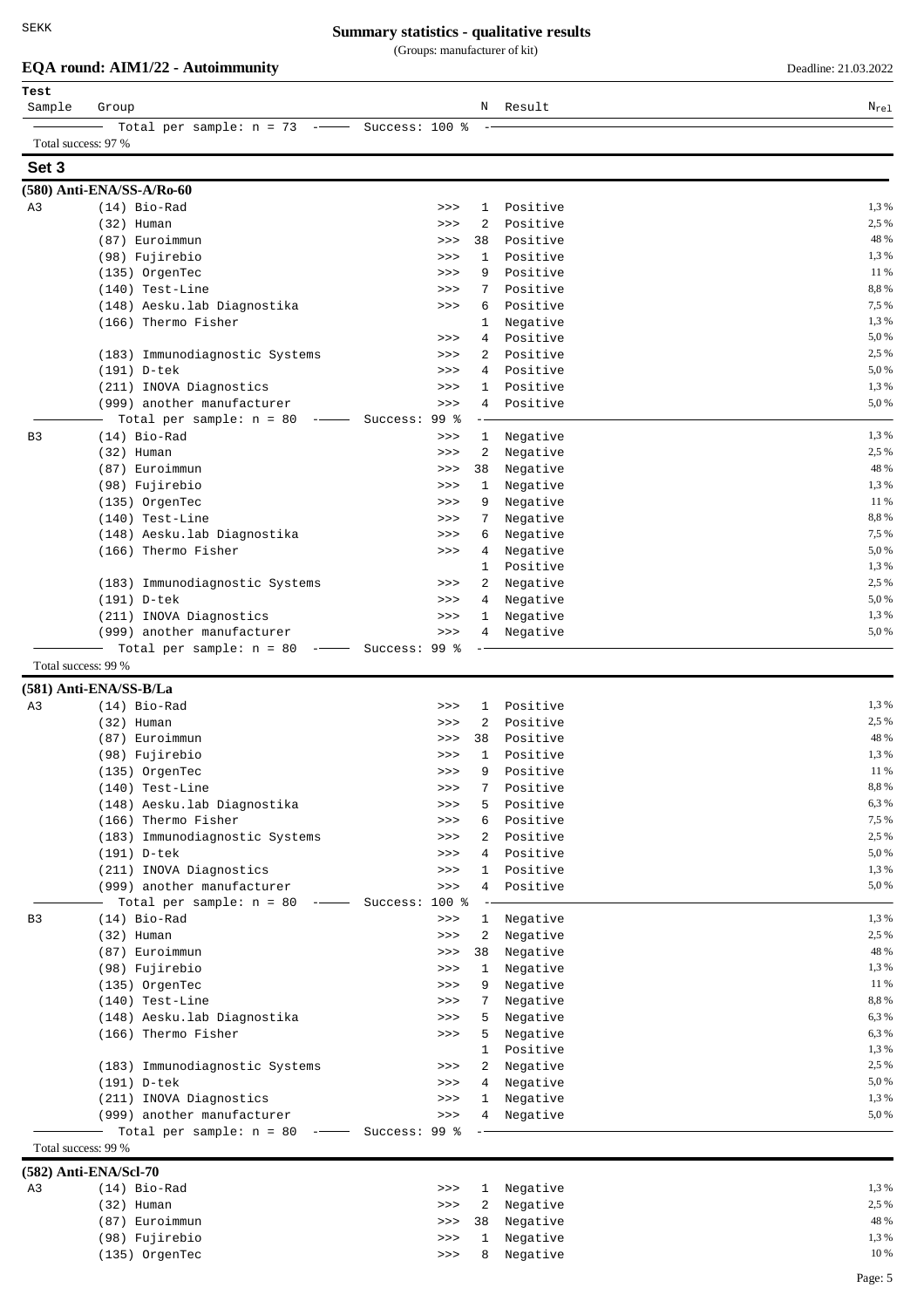(Groups: manufacturer of kit)

# **EQA round: AIM1/22 - Autoimmunity** Deadline: 21.03.2022

| Test<br>Sample | Group                                                  |                | Ν              | Result               | $N_{re1}$      |
|----------------|--------------------------------------------------------|----------------|----------------|----------------------|----------------|
|                |                                                        |                |                |                      |                |
| A3             | $(140)$ Test-Line                                      | >>             | 7              | Negative             | 8,9%           |
|                | (148) Aesku.lab Diagnostika                            | >>             | 5              | Negative             | 6,3%           |
|                | (166) Thermo Fisher                                    | >>             | 6              | Negative             | 7,6%           |
|                | (183) Immunodiagnostic Systems                         | >>             | 2              | Negative             | 2,5 %<br>5,1 % |
|                | (191) D-tek<br>(211) INOVA Diagnostics                 | >><br>>>       | 4<br>1         | Negative<br>Negative | 1,3 %          |
|                | (999) another manufacturer                             | >>             | 4              | Negative             | 5,1 %          |
|                | Total per sample: $n = 79$<br>$\overline{\phantom{a}}$ | Success: 100 % |                |                      |                |
| B <sub>3</sub> | $(14)$ Bio-Rad                                         | >>             | $\mathbf{1}$   | Negative             | 1,3%           |
|                | $(32)$ Human                                           | >>             | 2              | Negative             | 2,5 %          |
|                | (87) Euroimmun                                         | >>             | 38             | Negative             | 48 %           |
|                | (98) Fujirebio                                         | >>             | 1              | Negative             | 1,3%           |
|                | (135) OrgenTec                                         | >>             | 8              | Negative             | 10 %           |
|                | $(140)$ Test-Line                                      | >>             | 7              | Negative             | 8,9%           |
|                | (148) Aesku. lab Diagnostika                           | >>             | 5              | Negative             | 6,3%           |
|                | (166) Thermo Fisher                                    | >>             | 5              | Negative             | 6,3%           |
|                |                                                        |                | 1              | Positive             | 1,3 %          |
|                | (183) Immunodiagnostic Systems                         | >>             | 2              | Negative             | 2,5 %          |
|                | (191) D-tek                                            | >>             | 4              | Negative             | 5,1 %          |
|                | (211) INOVA Diagnostics                                | >>             | 1              | Negative             | 1,3%           |
|                | (999) another manufacturer                             | >>             | 4              | Negative             | 5,1 %          |
|                | Total per sample: $n = 79$ --                          | Success: 99 %  |                |                      |                |
|                | Total success: 99 %                                    |                |                |                      |                |
|                | (583) Anti-ENA/RNP                                     |                |                |                      |                |
| A3             | $(14)$ Bio-Rad                                         | >>             | $\mathbf{1}$   | Negative             | 1,3%           |
|                | $(32)$ Human                                           | >>             | 2              | Negative             | 2,5 %          |
|                | (87) Euroimmun                                         | >>             | 38             | Negative             | 48 %           |
|                | (98) Fujirebio                                         | >>             | $\mathbf{1}$   | Negative             | 1,3%           |
|                | (135) OrgenTec                                         | >>             | 9              | Negative             | 11 %           |
|                | $(140)$ Test-Line                                      | >>             |                | Negative             | 8,8%<br>6,3%   |
|                | (148) Aesku.lab Diagnostika<br>(166) Thermo Fisher     | >>             | 5<br>6         | Negative             | 7,5 %          |
|                | (183) Immunodiagnostic Systems                         | >><br>>>       | 2              | Negative<br>Negative | 2,5 %          |
|                | (191) D-tek                                            | >>             | 4              | Negative             | 5,0%           |
|                | (211) INOVA Diagnostics                                | >>             | 1              | Negative             | 1,3%           |
|                | (999) another manufacturer                             | >>             | 4              | Negative             | 5,0%           |
|                | Total per sample: $n = 80$<br>$ -$                     | Success: 100 % |                |                      |                |
| B <sub>3</sub> | (14) Bio-Rad                                           | >>             | $\mathbf{1}$   | Negative             | 1,3%           |
|                | (32) Human                                             | >>             | $\overline{a}$ | Negative             | 2,5 %          |
|                | (87) Euroimmun                                         | >>             | 38             | Negative             | 48 %           |
|                | (98) Fujirebio                                         | >>             | $\mathbf{1}$   | Negative             | 1,3 %          |
|                | (135) OrgenTec                                         | >>             | 9              | Negative             | 11 %           |
|                | $(140)$ Test-Line                                      | >>             | 7              | Negative             | 8,8%           |
|                | (148) Aesku.lab Diagnostika                            | >>             | 5              | Negative             | 6,3%           |
|                | (166) Thermo Fisher                                    | >>             | 6              | Negative             | 7,5 %          |
|                | (183) Immunodiagnostic Systems                         | >>             | 2              | Negative             | 2,5 %          |
|                | (191) D-tek                                            | >>             | 4              | Negative             | 5,0 %          |
|                | (211) INOVA Diagnostics                                | >>             | 1              | Negative             | 1,3%           |
|                | (999) another manufacturer                             | $>>>$          | 4              | Negative             | 5,0%           |
|                | Total per sample: $n = 80$ -                           | Success: 100 % |                |                      |                |
|                | Total success: 100 %                                   |                |                |                      |                |
|                | $(584)$ Anti-ENA/Jo-1                                  |                |                |                      |                |
| A3             | $(14)$ Bio-Rad                                         | >>             | 1              | Negative             | 1,3%           |
|                | $(32)$ Human                                           | >>             | 2              | Negative             | 2,5 %          |
|                | (87) Euroimmun                                         | >>             | 38             | Negative             | 48 %           |
|                | (98) Fujirebio                                         | >>             | $\mathbf{1}$   | Negative             | 1,3%           |
|                | (135) OrgenTec                                         | $>>>$          | 9              | Negative             | 11 %           |
|                | $(140)$ Test-Line                                      | >>             | 7              | Negative             | 8,8%           |
|                | (148) Aesku.lab Diagnostika                            | >>             | 5              | Negative             | 6,3%           |
|                | (166) Thermo Fisher                                    | >>             | 6              | Negative             | 7,5 %          |
|                | (183) Immunodiagnostic Systems                         | >>             | $\overline{2}$ | Negative             | 2,5 %          |
|                | (191) D-tek                                            | >>             | 4              | Negative             | 5,0%           |
|                | (211) INOVA Diagnostics                                | >>             | 1              | Negative             | 1,3%           |
|                | (999) another manufacturer                             | $>>>$          | 4              | Negative             | 5,0%           |
|                | Total per sample: $n = 80$                             | Success: 100 % |                |                      |                |
| B3             | $(14)$ Bio-Rad                                         | $>>>$          | $\mathbf{1}$   | Negative             | 1,3%<br>2,5 %  |
|                | $(32)$ Human<br>(87) Euroimmun                         | >>             | 2<br>38        | Negative             | 48 %           |
|                |                                                        | >>             |                | Negative             |                |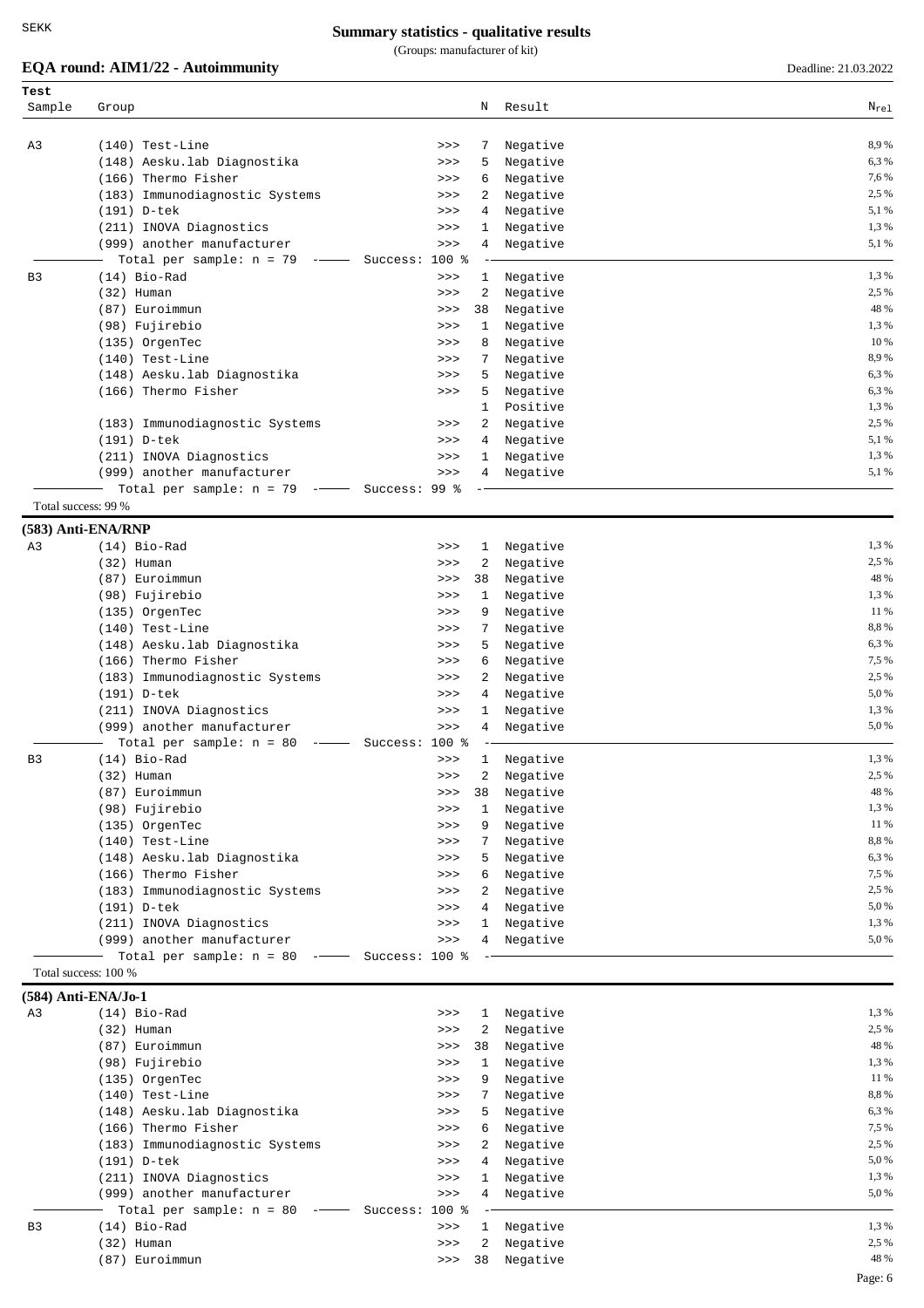(Groups: manufacturer of kit)

|                     | EQA round: AIM1/22 - Autoimmunity                                                                                                                                                                                                                                                                                                                                                                                                                                           |                |                 |                          | Deadline: 21.03.2022 |
|---------------------|-----------------------------------------------------------------------------------------------------------------------------------------------------------------------------------------------------------------------------------------------------------------------------------------------------------------------------------------------------------------------------------------------------------------------------------------------------------------------------|----------------|-----------------|--------------------------|----------------------|
| Test                |                                                                                                                                                                                                                                                                                                                                                                                                                                                                             |                |                 |                          |                      |
| Sample              | Group                                                                                                                                                                                                                                                                                                                                                                                                                                                                       |                | Ν               | Result                   | $N_{re1}$            |
|                     |                                                                                                                                                                                                                                                                                                                                                                                                                                                                             |                |                 |                          |                      |
| B <sub>3</sub>      | (98) Fujirebio                                                                                                                                                                                                                                                                                                                                                                                                                                                              | >>             | 1               | Negative                 | 1,3 %                |
|                     | (135) OrgenTec                                                                                                                                                                                                                                                                                                                                                                                                                                                              | >>             | 9               | Negative                 | 11 %                 |
|                     | $(140)$ Test-Line                                                                                                                                                                                                                                                                                                                                                                                                                                                           | >>>            | 7               | Negative                 | 8,8%                 |
|                     | (148) Aesku.lab Diagnostika                                                                                                                                                                                                                                                                                                                                                                                                                                                 | >>>            | 5               | Negative                 | 6,3%                 |
|                     | (166) Thermo Fisher                                                                                                                                                                                                                                                                                                                                                                                                                                                         | >>             | 6               | Negative                 | 7,5 %                |
|                     | (183) Immunodiagnostic Systems                                                                                                                                                                                                                                                                                                                                                                                                                                              | >>             | 2               | Negative                 | 2,5 %                |
|                     | (191) D-tek                                                                                                                                                                                                                                                                                                                                                                                                                                                                 | >>             | 4               | Negative                 | 5,0%                 |
|                     | (211) INOVA Diagnostics                                                                                                                                                                                                                                                                                                                                                                                                                                                     | >>             | 1               | Negative                 | 1,3 %                |
|                     | (999) another manufacturer                                                                                                                                                                                                                                                                                                                                                                                                                                                  | >>             | 4               | Negative                 | 5,0%                 |
|                     | Total per sample: $n = 80$<br>$\frac{1}{1-\frac{1}{1-\frac{1}{1-\frac{1}{1-\frac{1}{1-\frac{1}{1-\frac{1}{1-\frac{1}{1-\frac{1}{1-\frac{1}{1-\frac{1}{1-\frac{1}{1-\frac{1}{1-\frac{1}{1-\frac{1}{1-\frac{1}{1-\frac{1}{1-\frac{1}{1-\frac{1}{1-\frac{1}{1-\frac{1}{1-\frac{1}{1-\frac{1}{1-\frac{1}{1-\frac{1}{1-\frac{1}{1-\frac{1}{1-\frac{1}{1-\frac{1}{1-\frac{1}{1-\frac{1}{1-\frac{1}{1-\frac{1}{1-\frac{1}{1-\frac{1}{1-\frac{1}{1-\frac{1$<br>Total success: 100 % | Success: 100 % |                 |                          |                      |
|                     | (585) Anti-centromere antibodies                                                                                                                                                                                                                                                                                                                                                                                                                                            |                |                 |                          |                      |
| A3                  | (0) not specified                                                                                                                                                                                                                                                                                                                                                                                                                                                           | >>             | $\mathbf{1}$    | Negative                 | 1,3 %                |
|                     | $(14)$ Bio-Rad                                                                                                                                                                                                                                                                                                                                                                                                                                                              | >>             | 1               | Negative                 | 1,3 %                |
|                     | $(32)$ Human                                                                                                                                                                                                                                                                                                                                                                                                                                                                | >>             | 2               | Negative                 | 2,6 %                |
|                     | (87) Euroimmun                                                                                                                                                                                                                                                                                                                                                                                                                                                              | >>             | 41              | Negative                 | 54 %                 |
|                     | (98) Fujirebio                                                                                                                                                                                                                                                                                                                                                                                                                                                              | >>             | 2               | Negative                 | 2,6 %                |
|                     | (135) OrgenTec                                                                                                                                                                                                                                                                                                                                                                                                                                                              | >>             | 6               | Negative                 | 7,9 %                |
|                     | $(140)$ Test-Line                                                                                                                                                                                                                                                                                                                                                                                                                                                           | >>             | 6               | Negative                 | 7,9%                 |
|                     | (148) Aesku.lab Diagnostika                                                                                                                                                                                                                                                                                                                                                                                                                                                 | >>             | 4               | Negative                 | 5,3 %                |
|                     | (166) Thermo Fisher                                                                                                                                                                                                                                                                                                                                                                                                                                                         | >>             | 4               | Negative                 | 5,3 %                |
|                     | (191) D-tek                                                                                                                                                                                                                                                                                                                                                                                                                                                                 | >>             | 4               | Negative                 | 5,3 %                |
|                     | (211) INOVA Diagnostics                                                                                                                                                                                                                                                                                                                                                                                                                                                     | >>             | 1               | Negative                 | 1,3 %                |
|                     | (999) another manufacturer                                                                                                                                                                                                                                                                                                                                                                                                                                                  | >>             | 4               | Negative                 | 5,3 %                |
|                     |                                                                                                                                                                                                                                                                                                                                                                                                                                                                             | Success: 100 % |                 |                          |                      |
|                     | Total per sample: $n = 76$<br>$- -$                                                                                                                                                                                                                                                                                                                                                                                                                                         |                |                 |                          | 1,3%                 |
| B <sub>3</sub>      | (0) not specified                                                                                                                                                                                                                                                                                                                                                                                                                                                           | >>             | $\mathbf{1}$    | Negative                 | 1,3 %                |
|                     | $(14)$ Bio-Rad                                                                                                                                                                                                                                                                                                                                                                                                                                                              | >>             | 1               | Negative                 | 2,6 %                |
|                     | $(32)$ Human                                                                                                                                                                                                                                                                                                                                                                                                                                                                | >>             | 2               | Negative                 | 54 %                 |
|                     | (87) Euroimmun                                                                                                                                                                                                                                                                                                                                                                                                                                                              | >>             | 41              | Negative                 | 2,6 %                |
|                     | (98) Fujirebio                                                                                                                                                                                                                                                                                                                                                                                                                                                              | >>             | 2               | Negative                 |                      |
|                     | (135) OrgenTec                                                                                                                                                                                                                                                                                                                                                                                                                                                              |                | 1               | Not specified            | 1,3 %<br>6,6 %       |
|                     |                                                                                                                                                                                                                                                                                                                                                                                                                                                                             | >>             | 5               | Negative                 |                      |
|                     | $(140)$ Test-Line                                                                                                                                                                                                                                                                                                                                                                                                                                                           | >>             | 6               | Negative                 | 7,9 %                |
|                     | (148) Aesku.lab Diagnostika                                                                                                                                                                                                                                                                                                                                                                                                                                                 | >>             | 4               | Negative                 | 5,3 %                |
|                     | (166) Thermo Fisher                                                                                                                                                                                                                                                                                                                                                                                                                                                         | >>             | 4               | Negative                 | 5,3 %                |
|                     | (191) D-tek                                                                                                                                                                                                                                                                                                                                                                                                                                                                 | >>             | 4               | Negative                 | 5,3 %<br>1,3 %       |
|                     | (211) INOVA Diagnostics<br>(999) another manufacturer                                                                                                                                                                                                                                                                                                                                                                                                                       | >><br>>>       | 1               | Negative<br>4 Negative   | 5,3%                 |
|                     | Total per sample: $n = 76$ ---- Success: 99 %                                                                                                                                                                                                                                                                                                                                                                                                                               |                |                 |                          |                      |
| Total success: 99 % |                                                                                                                                                                                                                                                                                                                                                                                                                                                                             |                |                 |                          |                      |
| Set 4               |                                                                                                                                                                                                                                                                                                                                                                                                                                                                             |                |                 |                          |                      |
|                     | (588) Anti-ds-DNA immunofluores. - prove                                                                                                                                                                                                                                                                                                                                                                                                                                    |                |                 |                          |                      |
| A4                  | (87) Euroimmun                                                                                                                                                                                                                                                                                                                                                                                                                                                              | >>             |                 | 33 Positive              | 58 %                 |
|                     | (115) BioSystems                                                                                                                                                                                                                                                                                                                                                                                                                                                            | >>             | $\overline{4}$  | Positive                 | 7,0%                 |
|                     | (148) Aesku.lab Diagnostika                                                                                                                                                                                                                                                                                                                                                                                                                                                 |                | $\mathbf{1}$    | Negative                 | 1,8%                 |
|                     |                                                                                                                                                                                                                                                                                                                                                                                                                                                                             | >>             | $2^{\circ}$     | Positive                 | 3,5 %                |
|                     | (211) INOVA Diagnostics                                                                                                                                                                                                                                                                                                                                                                                                                                                     | >>             | 17              | Positive                 | 30 %                 |
|                     | Total per sample: $n = 57$ -- Success: 98 %                                                                                                                                                                                                                                                                                                                                                                                                                                 |                |                 |                          |                      |
| B4                  | (87) Euroimmun                                                                                                                                                                                                                                                                                                                                                                                                                                                              | >>             | 33              | Negative                 | 58 %                 |
|                     | (115) BioSystems                                                                                                                                                                                                                                                                                                                                                                                                                                                            | >>             | $4\overline{ }$ | Negative                 | 7,0 %                |
|                     | (148) Aesku.lab Diagnostika                                                                                                                                                                                                                                                                                                                                                                                                                                                 | >>             | 3 <sup>7</sup>  | Negative                 | 5,3 %                |
|                     | (211) INOVA Diagnostics                                                                                                                                                                                                                                                                                                                                                                                                                                                     |                |                 | >>> 17 Negative          | 30 %                 |
|                     | Total per sample: $n = 57$ -- Success: 100 %                                                                                                                                                                                                                                                                                                                                                                                                                                |                |                 |                          |                      |
| Total success: 98 % |                                                                                                                                                                                                                                                                                                                                                                                                                                                                             |                |                 |                          |                      |
|                     | (577) Anti-ds-DNA immunofluor. - semi-quantity                                                                                                                                                                                                                                                                                                                                                                                                                              |                |                 |                          |                      |
| A4                  | (87) Euroimmun                                                                                                                                                                                                                                                                                                                                                                                                                                                              | ±              | 2               | titre 10                 | 3,8%                 |
|                     |                                                                                                                                                                                                                                                                                                                                                                                                                                                                             | $\pm$          | $\mathbf{1}$    | titre 20                 | 1,9 %                |
|                     |                                                                                                                                                                                                                                                                                                                                                                                                                                                                             | $\pm$          | 2               | titre 40                 | 3,8%                 |
|                     |                                                                                                                                                                                                                                                                                                                                                                                                                                                                             | Ŧ.             | 6               | titre 80                 | 12 %                 |
|                     |                                                                                                                                                                                                                                                                                                                                                                                                                                                                             | Ŧ.             | 7               | titre 160                | 13 %                 |
|                     |                                                                                                                                                                                                                                                                                                                                                                                                                                                                             | $\pm$          | 5               | titre 320                | 9,6 %                |
|                     |                                                                                                                                                                                                                                                                                                                                                                                                                                                                             | $\pm$          | 5               | titre 640                | 9,6 %                |
|                     | (115) BioSystems                                                                                                                                                                                                                                                                                                                                                                                                                                                            | ±              | 3               | titre 80                 | 5,8%                 |
|                     |                                                                                                                                                                                                                                                                                                                                                                                                                                                                             | Ŧ.             |                 | 2 titre 320              | 3,8%                 |
|                     | (148) Aesku.lab Diagnostika                                                                                                                                                                                                                                                                                                                                                                                                                                                 | ±              | $\mathbf{1}$    | titre 0 (not measurable) | 1,9 %                |
|                     |                                                                                                                                                                                                                                                                                                                                                                                                                                                                             | ±              | 2               | titre 80                 | 3,8%                 |
|                     | (211) INOVA Diagnostics                                                                                                                                                                                                                                                                                                                                                                                                                                                     | ±.             |                 | 1 titre 10               | 1,9%                 |